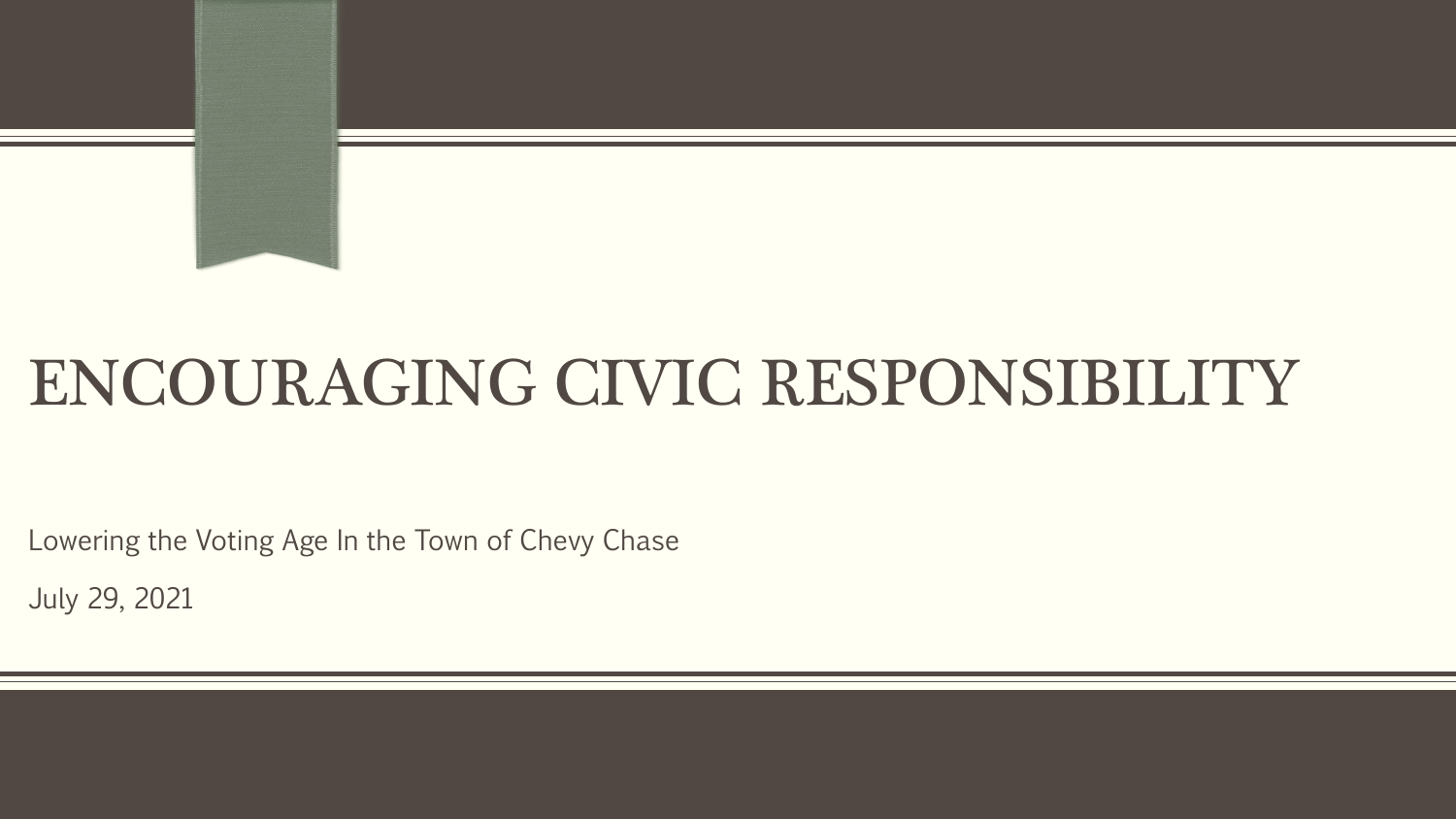- [Maryland Code](mailto:https://msa.maryland.gov/msa/mdmanual/43const/html/11aar.html) provides theopportunity for municipalities to determine their own rules for voting in elections via its charter (Article XI-A SEC.3) "…provided that nothing herein contained shall be construed to authorize or empower the County Council of any County in this State to enact laws or regulations for any incorporated town, village, or municipality in said County, on any matter covered by the powers granted to said town, village, or municipality by the Act incorporating it, or any subsequent Act or Acts amendatory thereto…."
- Town Code Section 403. Registration. "Voters may register for town elections according to such rules and regulations as may be established by the council from time to time." (Res. No. 07-16, § 1, 1-9-08; Res. No. 18-2, § 1, 12-10-18, eff. 1-29-19)
- Today, 16-year-olds are allowed to be [County Election Judges](mailto:https://www.montgomerycountymd.gov/Elections/ElectionJudge/Overview.html). So, they can oversee and assist voters as needed, but cannot vote themselves.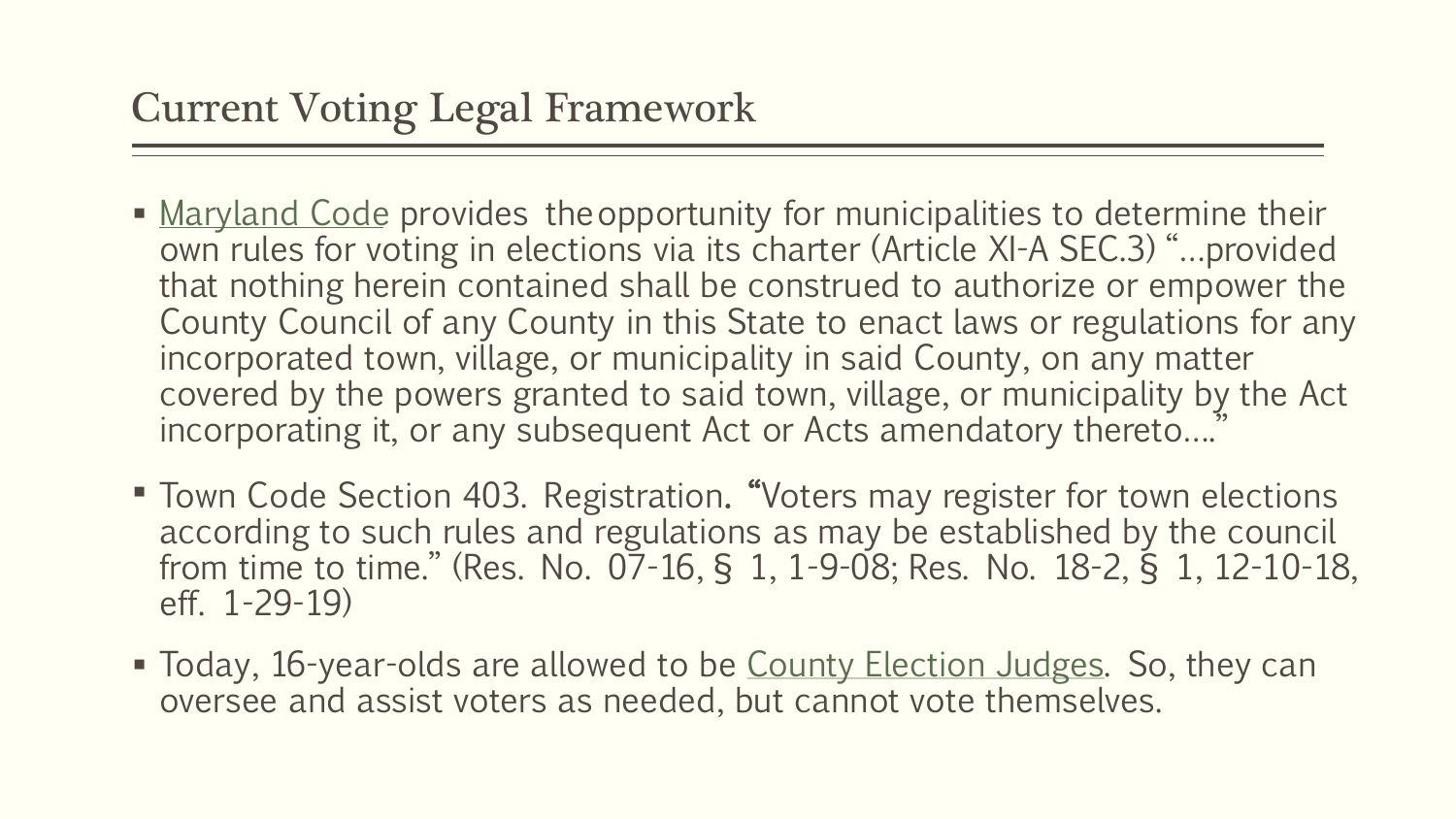## There is Local Precedent for Lowering the Age to 16

- Takoma Park [Passed in 2013](mailto:https://www.washingtonpost.com/local/takoma-park-grants-16-year-olds-right-to-vote/2013/05/14/b27c52c4-bccd-11e2-89c9-3be8095fe767_story.html)
- Hyattsville [Passed in 2015](mailto:https://www.washingtonpost.com/local/md-politics/hyattsville-becomes-second-city-in-the-us-to-lower-voting-age-to-16/2015/01/07/24a7c8be-95c7-11e4-aabd-d0b93ff613d5_story.html)
- Greenbelt [Unanimously Passed](mailto:https://www.fox5dc.com/news/greenbelt-lowers-voting-age-to-16-for-city-elections) in 2018
- Riverdale Park [Passed in 2018](mailto:https://wearecasa.org/casa-lauds-riverdale-parks-decision-to-expand-voting-rights/)
- **Mount Rainier [Unanimously Passed](mailto:https://route1reporter.com/2021/01/11/mount-rainier-lowers-voting-age-to-16/) in 2021**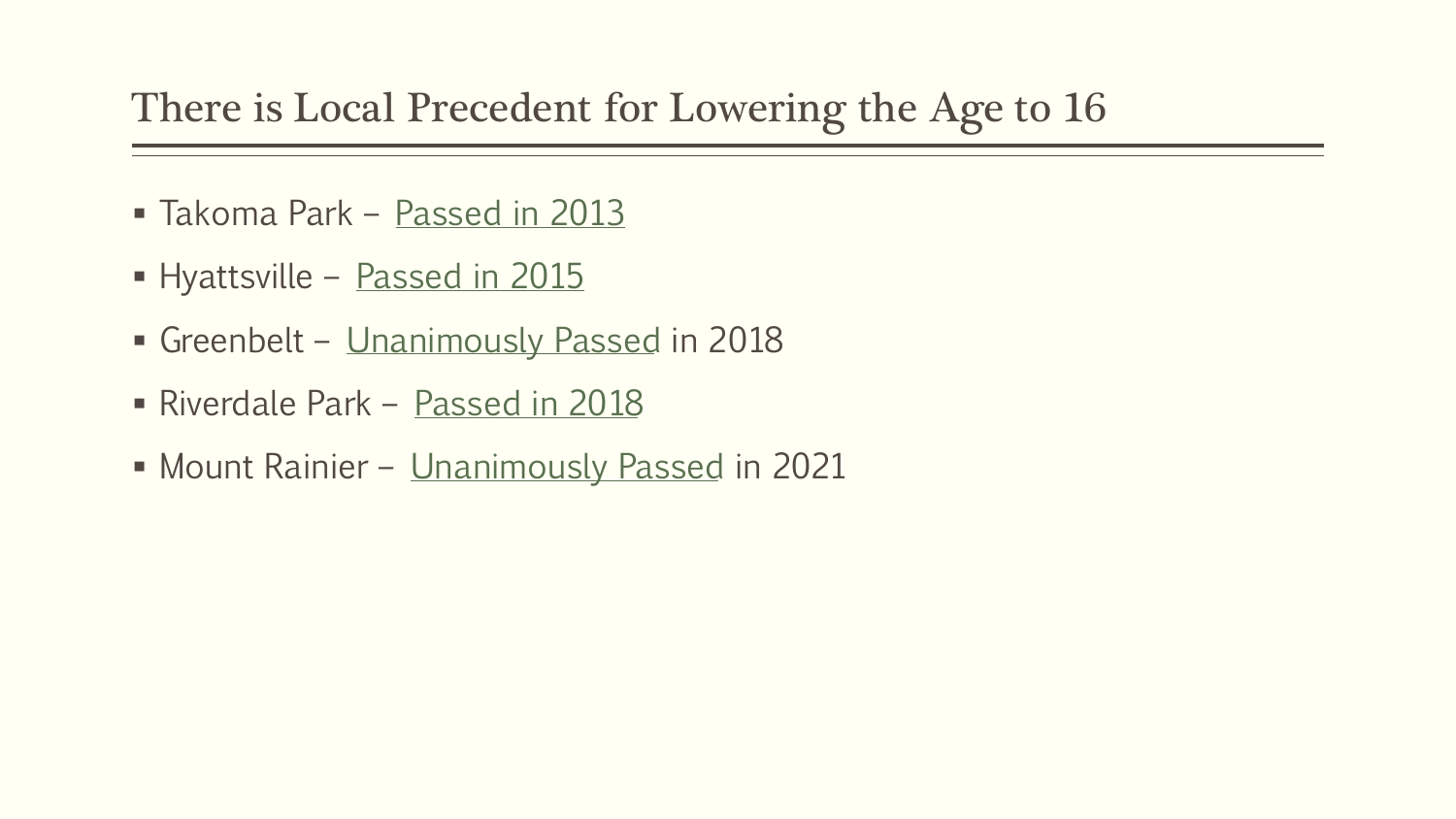## Potential Challenges and Clarifications to Consider

- Objection was that "laws have been in place for a long time and they should not be changed". (Takoma Park )
- Objection was that residents should decide this change by a ballot vote instead of a Council vote.(Hyattsville)
- A charter amendment that Election Board members must be 18 years old.(Greenbelt)
- A charter amendment allowing same-day voter registration for municipal elections, regardless of citizenship status.(Riverdale Park )
- A charter amendment that clarifies that in order to run for the Council a person must be 18 years old the day their campaign paperwork is filed.(Mount Rainier )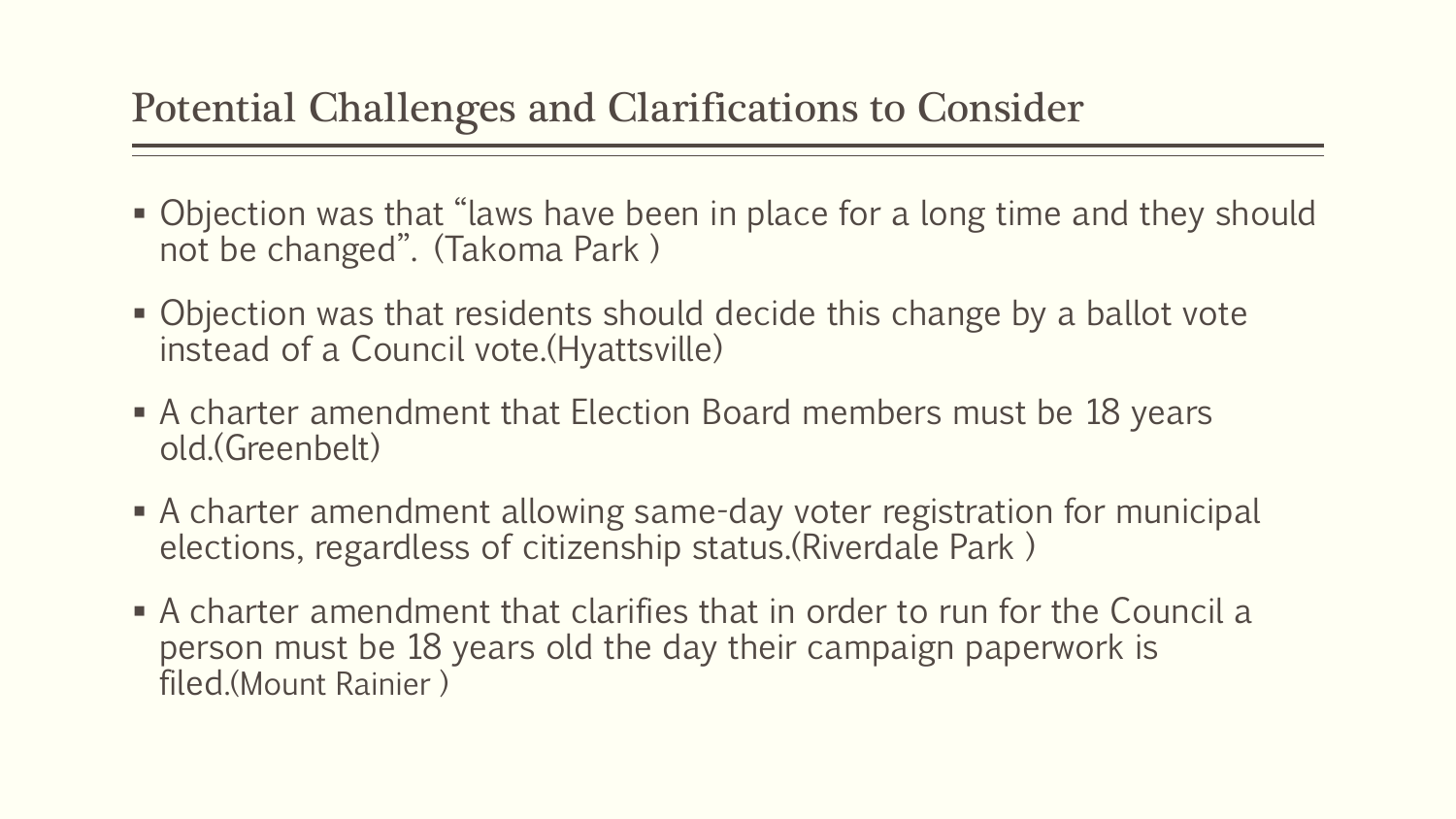- **Developing voting habits before older teens leave for college. Research shows** a person who votes in the first election they are eligible for is likely to continue voting consistently. 16 is a better time to establish a new habit than age 18. Data from the first two local elections in [Takoma Park](mailto:https://www.hyattsvillewire.com/2019/05/17/16-year-olds-vote-hyattsville-riverdale-park-greenbelt/) after 2013 showed that teen turnout was quadruple the average among all voters.
- Study comparing the qualities associated with voting, such as civic knowledge, political skills, and political interest, among citizens 18 and older versus citizens below 18 found no significant differences.
- There is an opportunity to develop informed and passionate civic participators by allowing all people above the age of 16 to vote

This is not a partisan issue, this is encouraging civic responsibility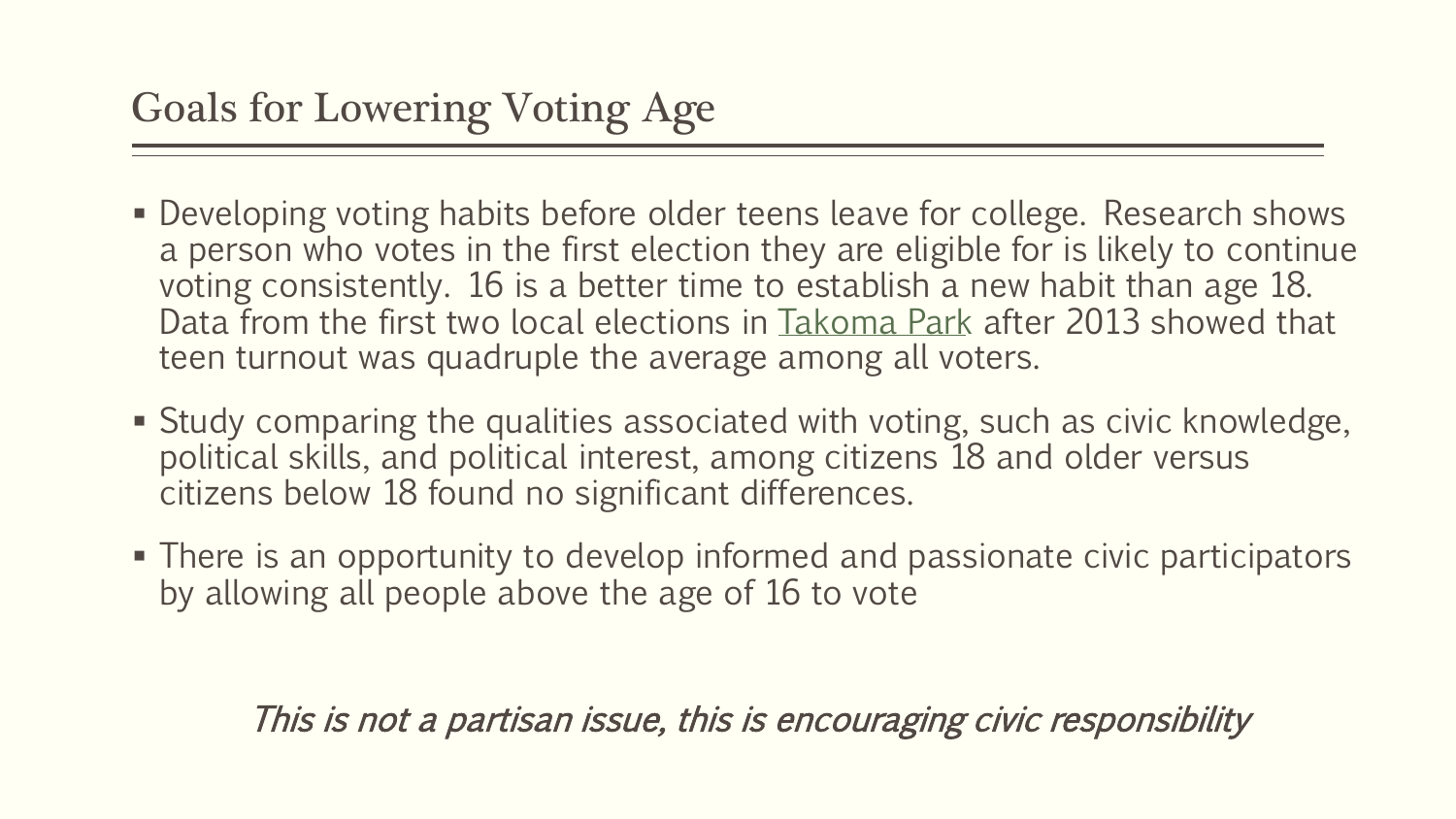For the May 2022 Town Election:

- Voters 16 years old and above that have a valid Maryland Drivers License and are registered to vote would participate.
- Parents would not be required to be present when their teen is voting.

Today, when a Town Election occurs, 16 and 17-year-olds who are registered are already included on the voter lists.